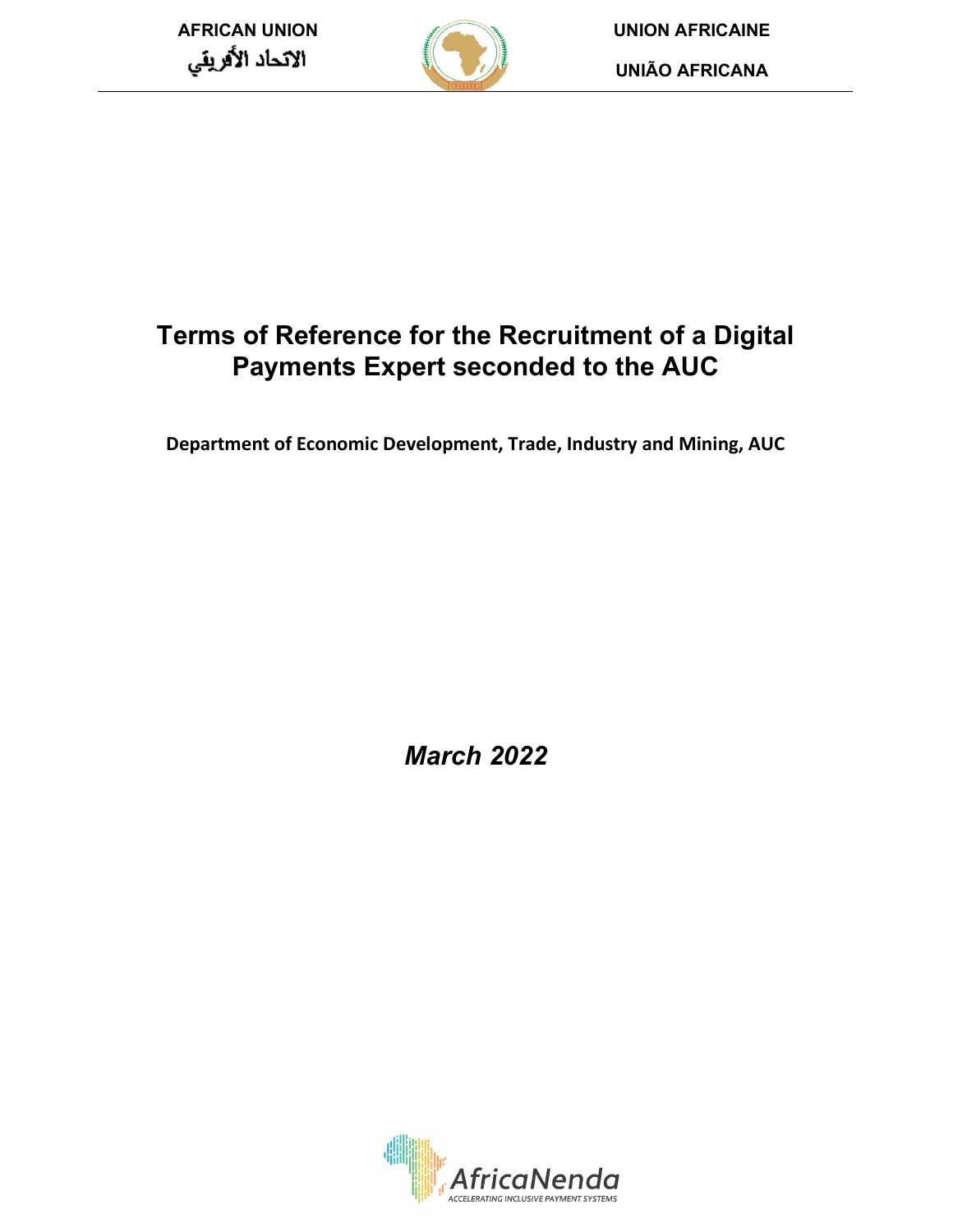الاتحاد الأفريقي



AFRICAN UNION UNION AFRICAINE

UNIÃO AFRICANA

#### I. Background

Within the context of the African Continental Free Trade Area (AfCFTA), it is imperative that Member States and Private Sector specialized in Digital and Telecommunication operators, come together to develop and implement policies for improving the business and investment climate through augmenting the digital financial systems in Africa; mechanisms need to be put in place to assure consumers safe financial transactions on Digital platforms; technicalities for tracking digital trade activities need to be put in place so as to retrieve taxes; and finally Member States need to allocate greater resources in the promotion and development of effective tax administrations.

Digitalization in Africa has become a subject that no leader can ignore. In line with current trends in digital innovation, the Executive Council of the AUC on ICT matters has mandated the AUC in collaboration with relevant stakeholders and development partners to develop a comprehensive Digital Transformation Strategy taking into account ongoing National and Regional efforts. It is in this spirit that the AUC in collaboration with the UN Economic Commission for Africa, Smart Africa, AUDA-NEPAD, Regional Economic Communities (RECs), African Development Bank, Africa Telecommunications Union, Africa Capacity Building Foundation, International Telecommunication Union and the World Bank developed a Digital Transformation Strategy (DTS) for Africa for the period of 2020-2030.

This strategy was recently endorsed by the 36<sup>th</sup> AU Executive Council in February 2020. It proposes concrete policy recommendations and actionable items in critical sectors such as Digital Industry; Digital Agriculture; Digital Trade; Digital Financial Services; Digital Health and Digital Government. In light of the mandate given to the AUC by its Member States, different departments within the AUC have commenced work towards defining implementation plans to roll-out the DTS.

The Department of Economic Development, Trade, Industry and Mining (ETIM) will lead the implementation of the Digital Financial Services (DFS) Strategy by pushing the agenda of greater financial inclusion and further developing the landscape of digital financial services on the continent. This will allow greater access to financial services to African populations; facilitate faster and more efficient settlement processes for cross border trade transactions with the upcoming operationalization of the African Continental Free Trade Area (AfCFTA); promote and develop more FinTech and Mobile Money solutions to serve a larger number of consumers; and initiate the formulation of continental policy and regulation frameworks that will follow and keep abreast of the fast evolving pace of digital innovation within the tech world and global markets.

Rockefeller Philanthropy Advisors, Inc. ("RPA"), a Delaware non-stock corporation located at 6 West 48th Street, 10th Floor, New York, NY 10036 ("RPA") with a sponsored project AfricaNenda ("AfricaNenda"), a digital financial services accelerator located at Delta Corner Tower 2, Chiromo Road, 13th Floor, Westlands, PO Box 13796-00800, Nairobi, Kenya. AfricaNenda is an African-led program created to accelerate the growth of instant and inclusive payment systems that will benefit all Africans, including the poorest and currently financially excluded. AfricaNenda is collaborating with the ETIM to support the implementation of the Digital Financial

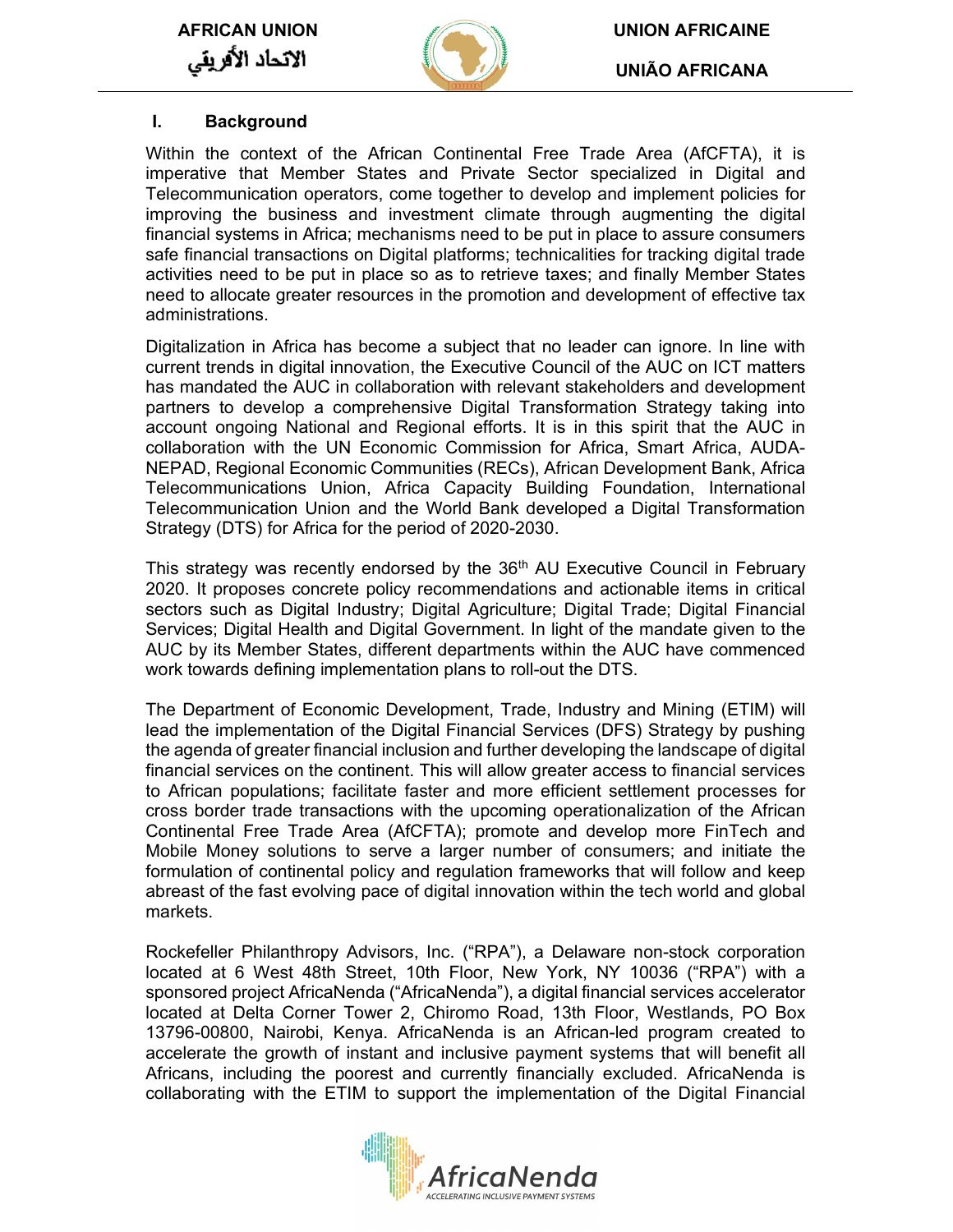

UNIÃO AFRICANA

Services (DFS) Strategy through the placement of a digital payment expert within the department of ETIM team at AUC.

It is against this backdrop that the Department of ETIM would like to recruit a Digital Payments Expert under the supervision of the Division of Economic Policy and Sustainable Development and AfricaNenda. The Expert will work closely with the AUC and AfricaNenda teams on joint activities.

## II. Objective

The overall objective of the consultancy is to:

- Develop a harmonized continental enabling policy and regulatory framework for Interoperable and Inclusive payment systems.
- Identify policy and regulatory needs and gaps of AU Member States and RECs and action plans geared towards providing greater access to instant and inclusive payment systems and digital financial services in Africa.
- Develop a strategy and policies that promote Fintech development on the continent.
- Translate the Decade of Women's Financial and Economic Inclusion mandate to policies and commitments at the continental level with the goal of eliminating the gender gap in African women's access and usage of DFS by 2030.
- Examine the regulatory, legislative and policy context to determine the changes needed to foster the financial inclusion of women and to assist financial institutions in adopting approaches tailored to women, as separate market segment.

# III. Scope of Work

The Digital Payments Expert will act as focal point of AUC-AfricaNenda relations on Digital Financial Services and is expected to undertake the following activities in collaboration with the staff from the Economic Policy and Sustainable Development Division of the Department of ETIM at the AUC:

- a. Develop a harmonized continental enabling policy and regulatory framework for Interoperable and Inclusive payment systems (Identify gaps, needs and propose policy solutions);
- b. Develop Policy briefs on instant and inclusive payments systems;
- c. Monitor and work towards implementation of AUC- AfricaNenda Action plan;
- d. Undertake desk research to assess the status and identify the challenges hampering Financial Technology (FinTech) and Interoperable Payments Systems in Africa;
- e. Assess the situation of financial inclusion, its potentials and its impact on Africa's development by using different research tools such as surveys; focus groups; literature research etc.;
- f. Identify the contribution/implications of CBDCs to retail digital payments and financial inclusion in Africa
- g. Contribute to long-term implementation efforts of the AU Digital financial Services Strategy Implementation Plan that involves the participation of identified stakeholders;

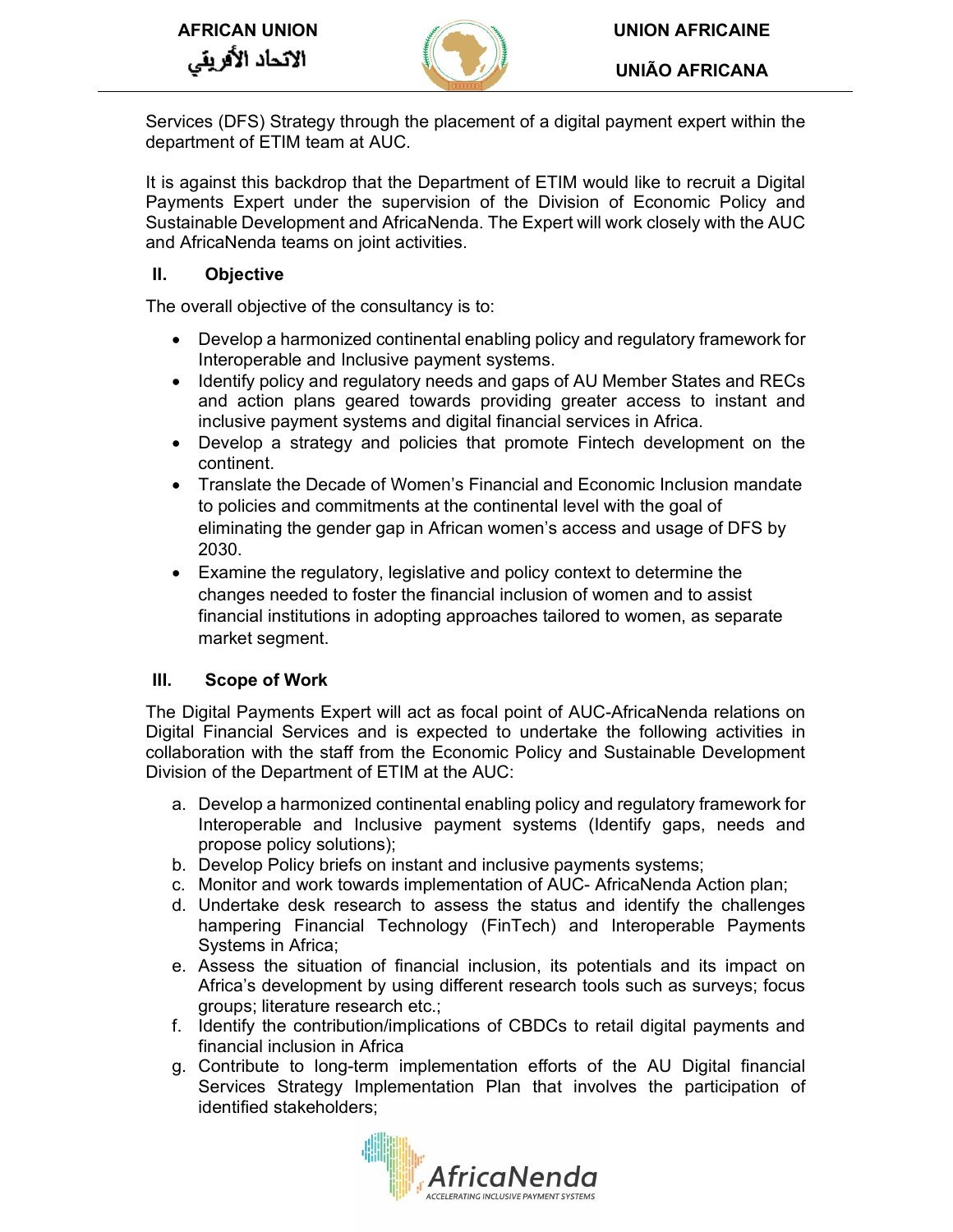

AFRICAN UNION UNION AFRICAINE

UNIÃO AFRICANA

- h. Provide support in terms of engaging with Ministries of Finance and Central Banks;
- i. Facilitate Capacity building workshops on digital payments to further build the capacity of relevant stakeholders;
- j. Develop research, workplan and policy recommendations to translate the AU Decade of Women's Financial and Economic Inclusion (2020-2030) into specific programmes and activities for the Gender Directorate of the AUC;
- k. Any other activities within the AUC- AfricaNenda collaboration, as assigned by the Supervisor(s).

# IV. Expected Outcomes

The Expert shall produce the following documents:

- l. Qualitative review of the state of instant and inclusive payment systems in Africa (status, gaps, needs and way forward);
- m. A continental policy and regulatory framework document for interoperable payments systems taken into considerations feedback from AU Member States and relevant stakeholders;
- n. Fintech Development Strategy and action plan;
- o. Research report on CBCDs;
- p. Action Plan and recommendations for the translation of the Decade of Women's Financial and Economic Inclusion into policies;
- q. Monitor and implement action plan for AUC-AfricaNenda collaboration;
- r. AOB as requested by AUC and/or AfricaNenda.

### V. Qualification and Skills

- a. The Expert must hold at least a Master's degree in Economics, Statistics, Finance, or related field, with at least ten (10) years of professional experience in the areas of digital finance, project management, policy development, governance, innovation and technology at national, continental and/or international level; Knowledge of AUC programmes will be an asset;
- b. At least ten (10) years of relevant work experience in contributing to research studies.
- c. Proficiency in one of the AU working languages. Knowledge of more than one working language would be an added advantage;
- d. Strong organisational and analytical skills;
- e. Strong presentation skills, both oral and written.

#### VI. Timeframe

The assignment has a twelve (12) months duration (renewable based on performance). For the purpose of executing the assignment, the Consultant is required to report to the Head of Economic Policy and Sustainable Development Division, of